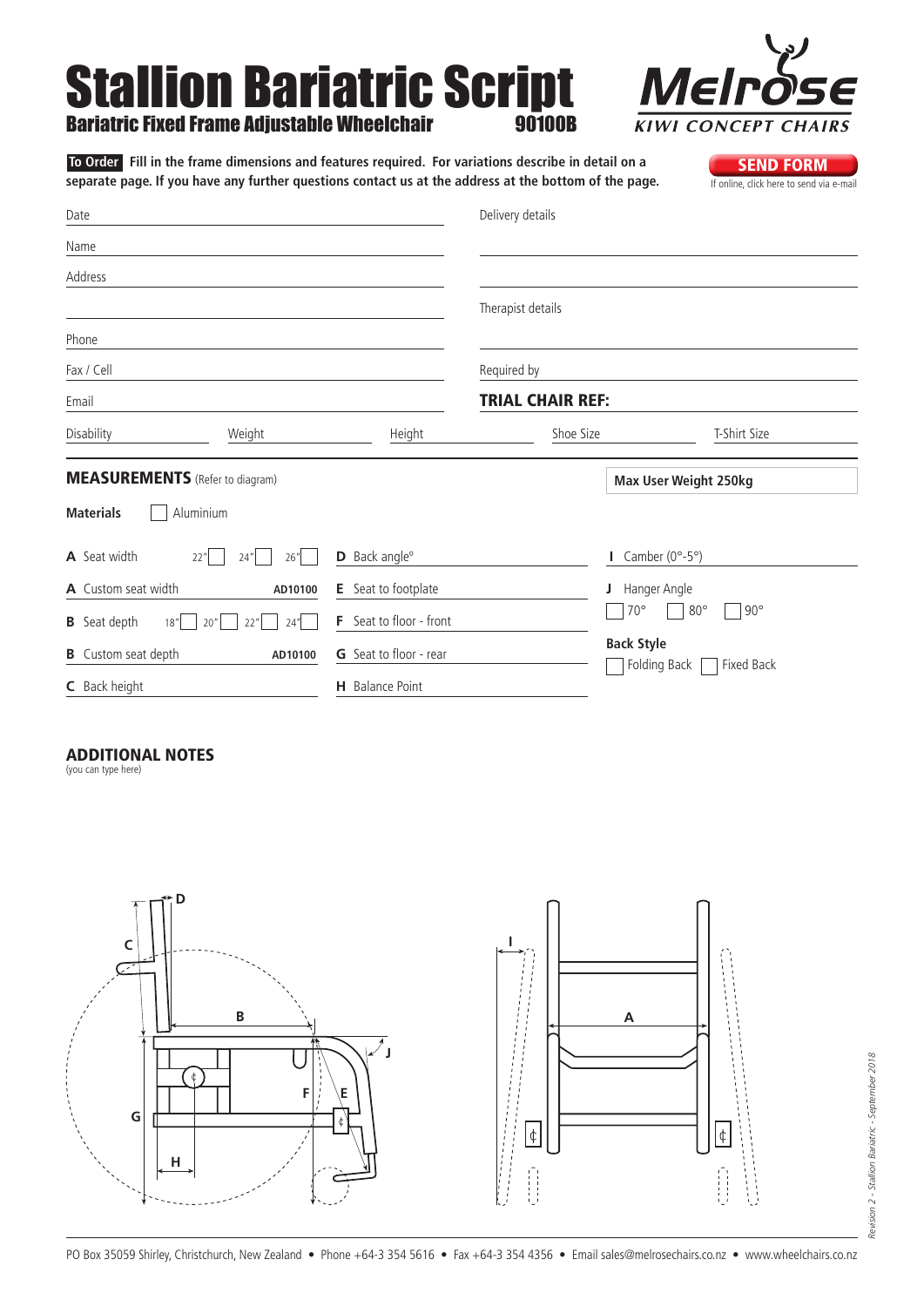## **PAGE 2 Stallion Bariatric Script Form**<br>Bariatric Fixed Frame Adjustable Wheelchair



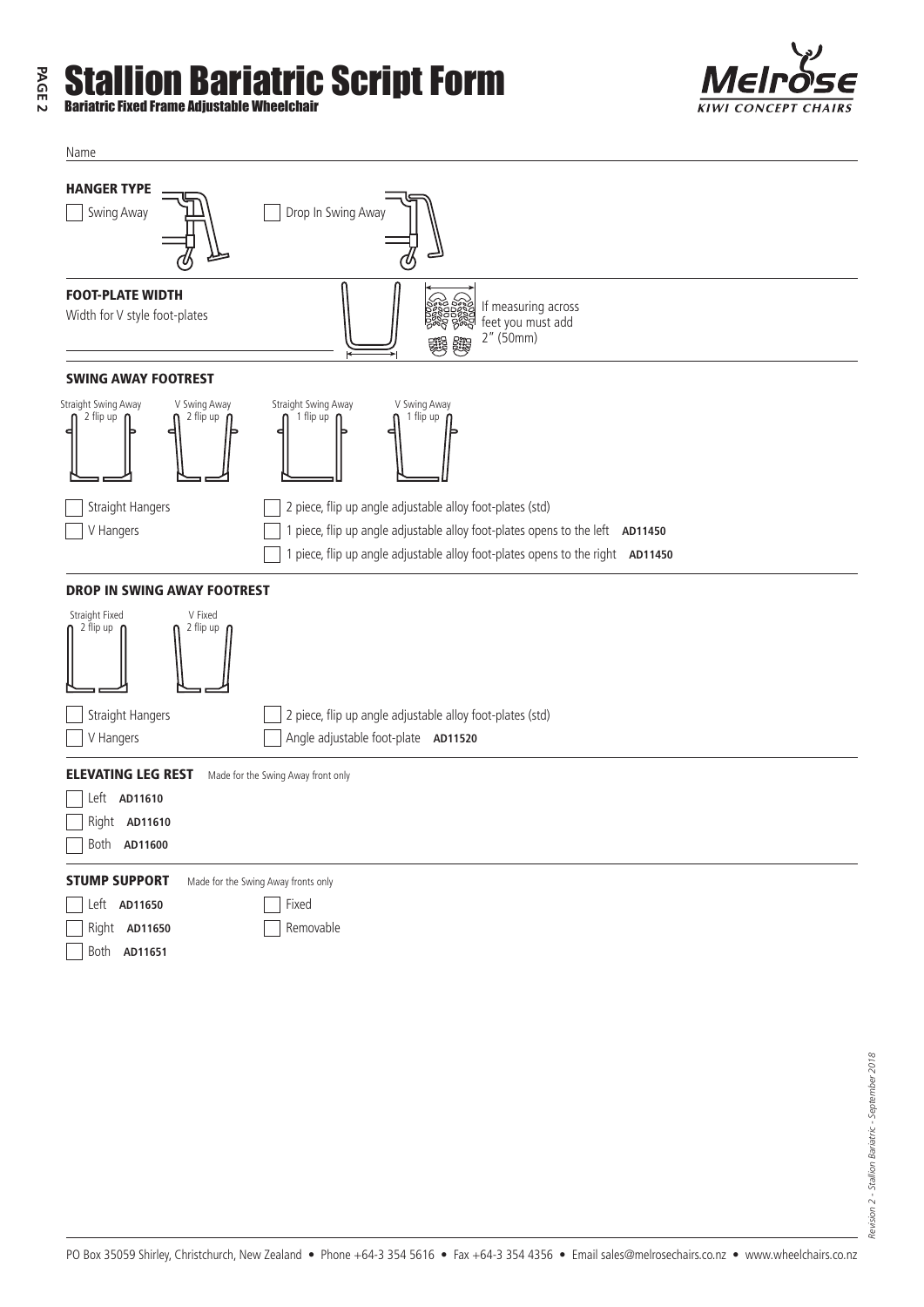## **PAGE 3 Stallion Bariatric Script Form**<br>Bariatric Fixed Frame Adjustable Wheelchair



Name



| <b>CASTORS</b>                                                    |                                                                                          |                                                                   |                                    |  |  |  |  |  |
|-------------------------------------------------------------------|------------------------------------------------------------------------------------------|-------------------------------------------------------------------|------------------------------------|--|--|--|--|--|
| 5" solid alloy (std)                                              | 6" solid alloy (std)                                                                     | 8" floater AD11761                                                |                                    |  |  |  |  |  |
| 5" x 1.5" alloy AD11740                                           | 6" x 1.5" alloy AD11742                                                                  |                                                                   |                                    |  |  |  |  |  |
| 5" wide soft roll AD11810                                         | 6" wide soft roll AD11820                                                                |                                                                   |                                    |  |  |  |  |  |
| <b>FORKS</b>                                                      |                                                                                          |                                                                   |                                    |  |  |  |  |  |
| Standard forks (std)                                              | Other                                                                                    |                                                                   |                                    |  |  |  |  |  |
| <b>PUSH HANDLES</b>                                               |                                                                                          |                                                                   |                                    |  |  |  |  |  |
| Nil                                                               | Removable on grab bar AD14100                                                            | In back canes AD14140                                             | Stroller D AD14200                 |  |  |  |  |  |
|                                                                   | Dual clamp adj height AD14120                                                            | Foldable in back canes AD14160                                    | Stroller handles removable AD14240 |  |  |  |  |  |
| <b>BRAKES</b>                                                     |                                                                                          |                                                                   |                                    |  |  |  |  |  |
| Nil                                                               | Pull to lock AD14510                                                                     | Brake extensions AD14550                                          | Foot brake AD14660                 |  |  |  |  |  |
| Push to lock (std)                                                |                                                                                          | Hill climbers AD14530                                             |                                    |  |  |  |  |  |
| Push to lock (long handle) AD14551                                |                                                                                          | Reverse handles                                                   |                                    |  |  |  |  |  |
| <b>ANTI-TIPS</b>                                                  |                                                                                          |                                                                   |                                    |  |  |  |  |  |
| Nil                                                               | Stainless steel with plastic wheels (std)                                                | Stainless steel adjustable anti tips AD15010                      |                                    |  |  |  |  |  |
| Kick tube AD15040                                                 | Stainless steel with rollerblades AD15030                                                |                                                                   |                                    |  |  |  |  |  |
| <b>ARMRESTS</b>                                                   |                                                                                          |                                                                   |                                    |  |  |  |  |  |
| Nil                                                               |                                                                                          |                                                                   |                                    |  |  |  |  |  |
| T adjustable height with desk pad armrest AD15260                 |                                                                                          | T adjustable height with full length pad armrest AD15261          |                                    |  |  |  |  |  |
| T adjustable height desk pad armrest with ABS skirt guard AD15280 |                                                                                          | T adjustable height full pad armrest with ABS skirt guard AD15281 |                                    |  |  |  |  |  |
| <b>UPHOLSTERY</b>                                                 |                                                                                          |                                                                   |                                    |  |  |  |  |  |
| Sling (std)                                                       | To fit solid back ____                                                                   | Cushion 2" AD16202                                                | Bag on back of chair AD16680       |  |  |  |  |  |
| No back upholstery                                                |                                                                                          | Cushion 3" AD16203                                                | Bag on front left hanger AD16620   |  |  |  |  |  |
| Tension adjustable back (std)                                     | Cushion 1" AD16201                                                                       | Bag under chair AD16600                                           | Bag on front right hanger AD16620  |  |  |  |  |  |
| <b>SKIRT GUARDS</b>                                               |                                                                                          |                                                                   |                                    |  |  |  |  |  |
| Nil                                                               | ABS drop in AD16110                                                                      | Alloy with fixed back AD16130                                     | Carbon Fibre folding back AD16160  |  |  |  |  |  |
| Fabric skirt quards AD16100                                       | ABS fabric covered AD16120                                                               | Alloy with folding back AD16140                                   |                                    |  |  |  |  |  |
| <b>STRAPS / BELTS, GUARDS, GLOVES</b>                             |                                                                                          |                                                                   |                                    |  |  |  |  |  |
| Leg strap (std)                                                   | Impact guards hangers AD16400                                                            | Seat belt with plastic buckle AD16500                             |                                    |  |  |  |  |  |
| Heel loops (std)                                                  | Impact guards back bars AD16420<br>Seat belt (childs) with metal car type buckle AD16520 |                                                                   |                                    |  |  |  |  |  |
|                                                                   | Castor pivot covers AD16410                                                              | Seat belt (adult) with metal car type buckle AD16522              |                                    |  |  |  |  |  |
| Gloves<br>(size & style)                                          | Fabric footplate cover AD11510                                                           | Hip strap 4 point belt AD16540                                    |                                    |  |  |  |  |  |
| <b>TRAY</b>                                                       |                                                                                          |                                                                   |                                    |  |  |  |  |  |
| Slides over armrests (reinforced) AD17001                         |                                                                                          |                                                                   |                                    |  |  |  |  |  |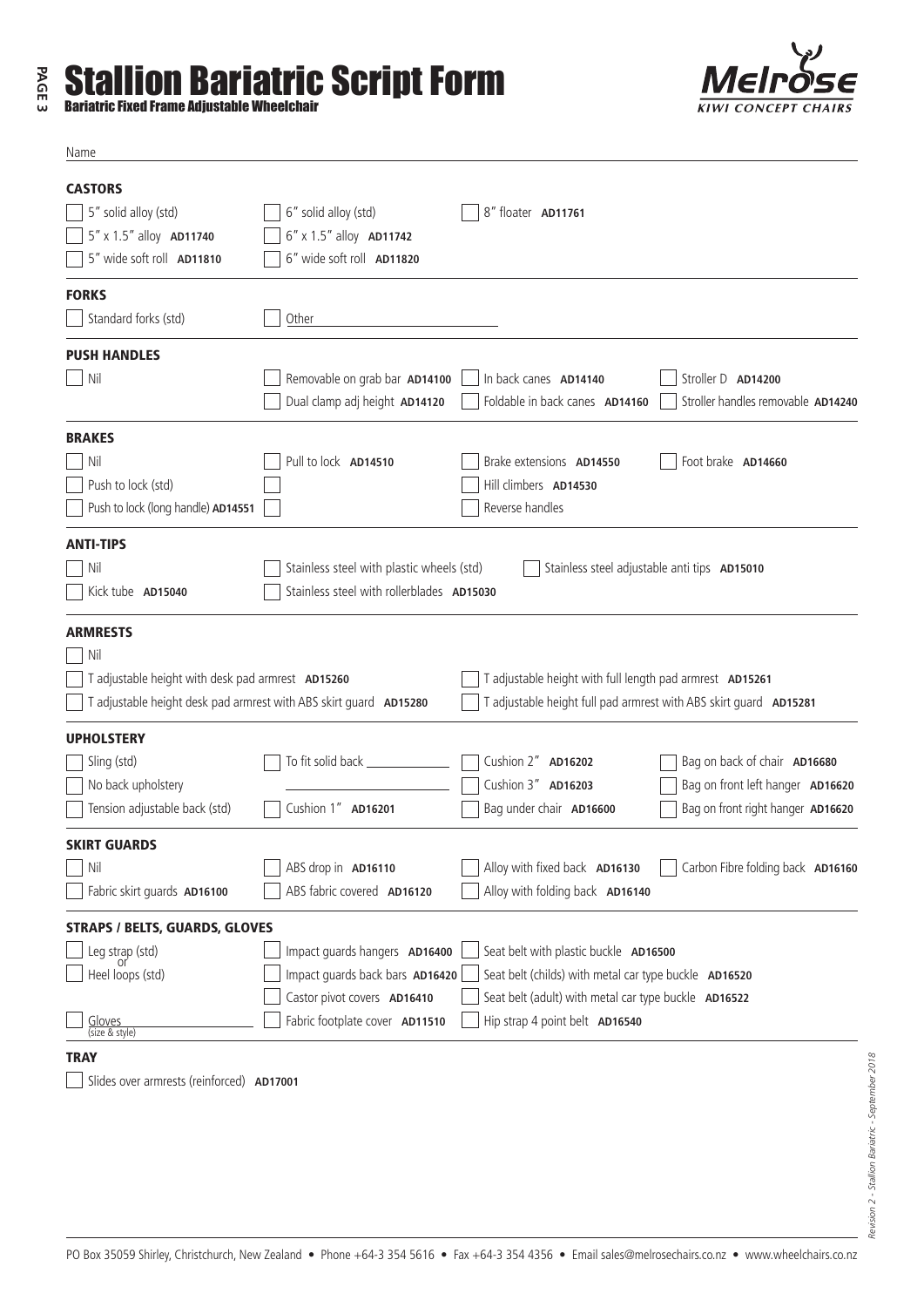## **PAGE 4 Stallion Bariatric Script Form**<br>Bariatric Fixed Frame Adjustable Wheelchair



Name

| <b>WHEELS</b>                                       |                      |                                             | <b>TYRES</b>             |                          |                                           |  |
|-----------------------------------------------------|----------------------|---------------------------------------------|--------------------------|--------------------------|-------------------------------------------|--|
| 24"                                                 |                      |                                             | 24"                      |                          |                                           |  |
| Bariatric Spoked Wheels (std)                       |                      |                                             | 24" x 1-3/8" Tread (std) |                          |                                           |  |
|                                                     |                      |                                             |                          | 24" x 1-3/8" Solid (std) |                                           |  |
|                                                     |                      |                                             |                          |                          | 24" x 1-3/8" Kenda HP Tread AD13710       |  |
|                                                     |                      |                                             |                          |                          | 24" x 1-3/8" Primo V-Trak Knobbly AD13715 |  |
| <b>AXLES</b>                                        |                      | <b>SPOKE GUARDS</b>                         |                          |                          |                                           |  |
| Quick release axles (std)                           | Quad release AD12500 | Clear polycarb AD13900                      |                          | Black ABS <b>AD13901</b> |                                           |  |
| <b>PUSHRIMS</b>                                     |                      |                                             |                          |                          |                                           |  |
| Anodised (std)                                      | Surge AD13864        | Natural Fit Lite with thumbguard AD13860    |                          |                          |                                           |  |
| Rubber Coated (black) AD13850<br>Max Greppe AD13870 |                      | Natural Fit Lite without thumbguard AD13860 |                          |                          |                                           |  |
| Vinyl AD13830                                       |                      | Capstan No. of projections:                 |                          | Angle:                   | Length:                                   |  |
| <b>PUSHRIMS - POSITION</b>                          |                      |                                             |                          |                          |                                           |  |
| Standard                                            | In close             | Onto rim                                    |                          |                          |                                           |  |